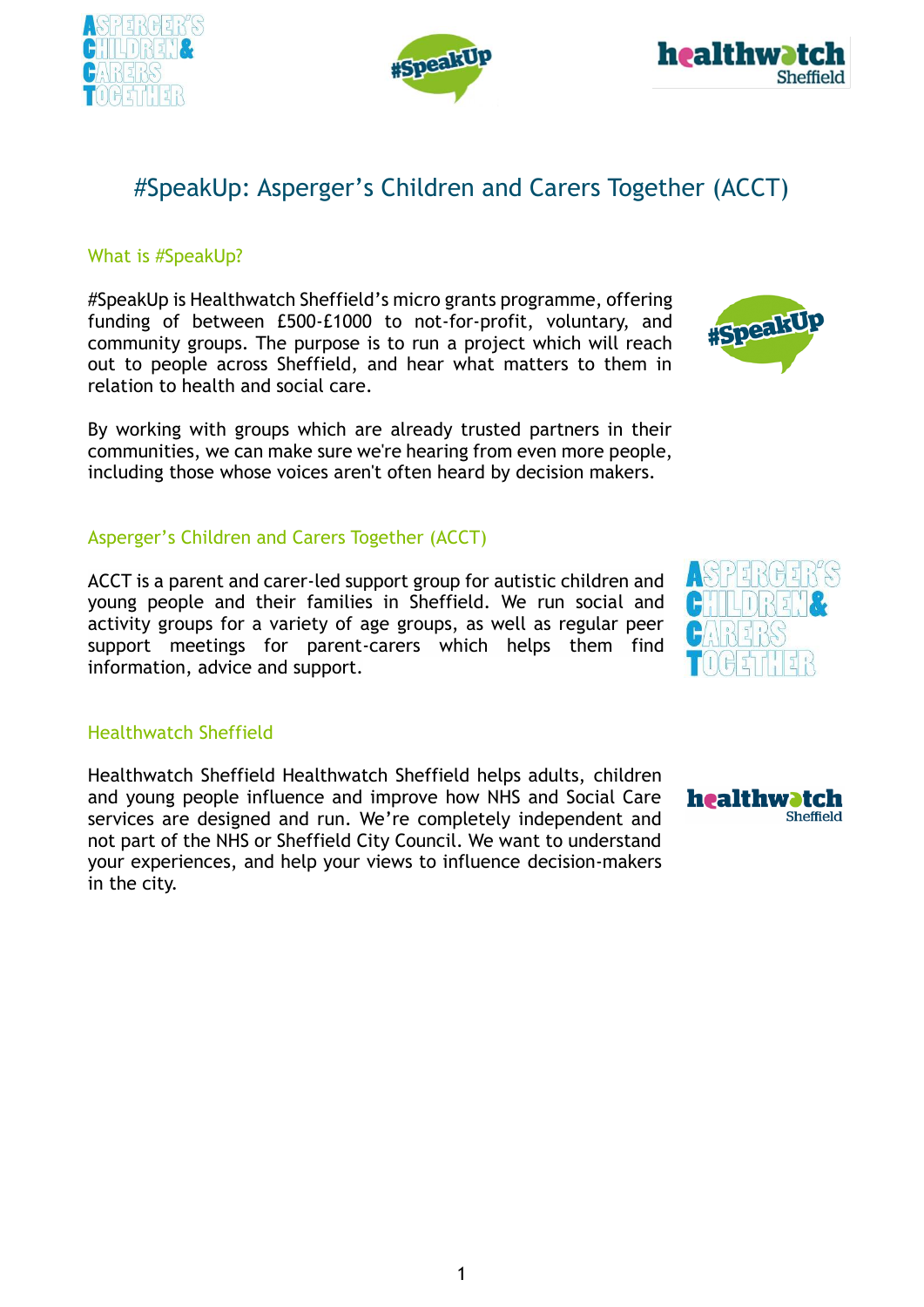





#### Background

# Why did we carry out this project?

ACCT deliver regular peer support discussion sessions for parent-carers of autistic children and young people in Sheffield. Between April and June 2021, we dedicated 7 of these sessions to exploring people's experiences of health and social care services in Sheffield. We wanted to understand what the common themes were, and what could improve their experiences and those of other parent-carers.

#### Who did we speak to?



7 sessions, attended by **83 people**



An online survey, completed by **18 people**



Further comments received via email and social media

All sessions ran via Zoom on Tuesday evenings from 7-9pm and were facilitated by Margaret Kilner (ACCT Trustee) and Nicola Hough (ACCT Manager), with discussions continuing via ACCT public and private Facebook groups and email.

## Terminology and acronyms

Parent-carers attending Asperger's Children & Carers Together (ACCT) meetings have usually engaged with a large number of health and social care services, and have been navigating this system for some time now. As such, their discussions contain a lot of 'system speak' and acronyms. We have included a list of common acronyms below:

| <b>ADHD</b>  | <b>Attention Deficit Hyperactivity</b><br><b>Disorder</b> | <b>PALS</b>    | Patient Advice & Liaison<br>Service                |
|--------------|-----------------------------------------------------------|----------------|----------------------------------------------------|
| <b>ASD</b>   | Autistic Spectrum Disorder                                | <b>SALT</b>    | Speech and Language Therapy                        |
| <b>CAMHS</b> | Child & Adolescent Mental Health<br>Services              | <b>SEND</b>    | Special Educational Needs &<br><b>Disabilities</b> |
| <b>DLA</b>   | Disability Living Allowance                               | <b>SENDIAS</b> | SEND Information, Advice &<br>Support              |
| <b>EHCP</b>  | Education, Health & Care Plan                             | <b>SENCO</b>   | <b>Special Educational Needs</b><br>Coordinator    |
| <b>MAST</b>  | Multi Agency Support Team                                 | <b>SNIPS</b>   | Special Needs Inclusion<br><b>Playcare Service</b> |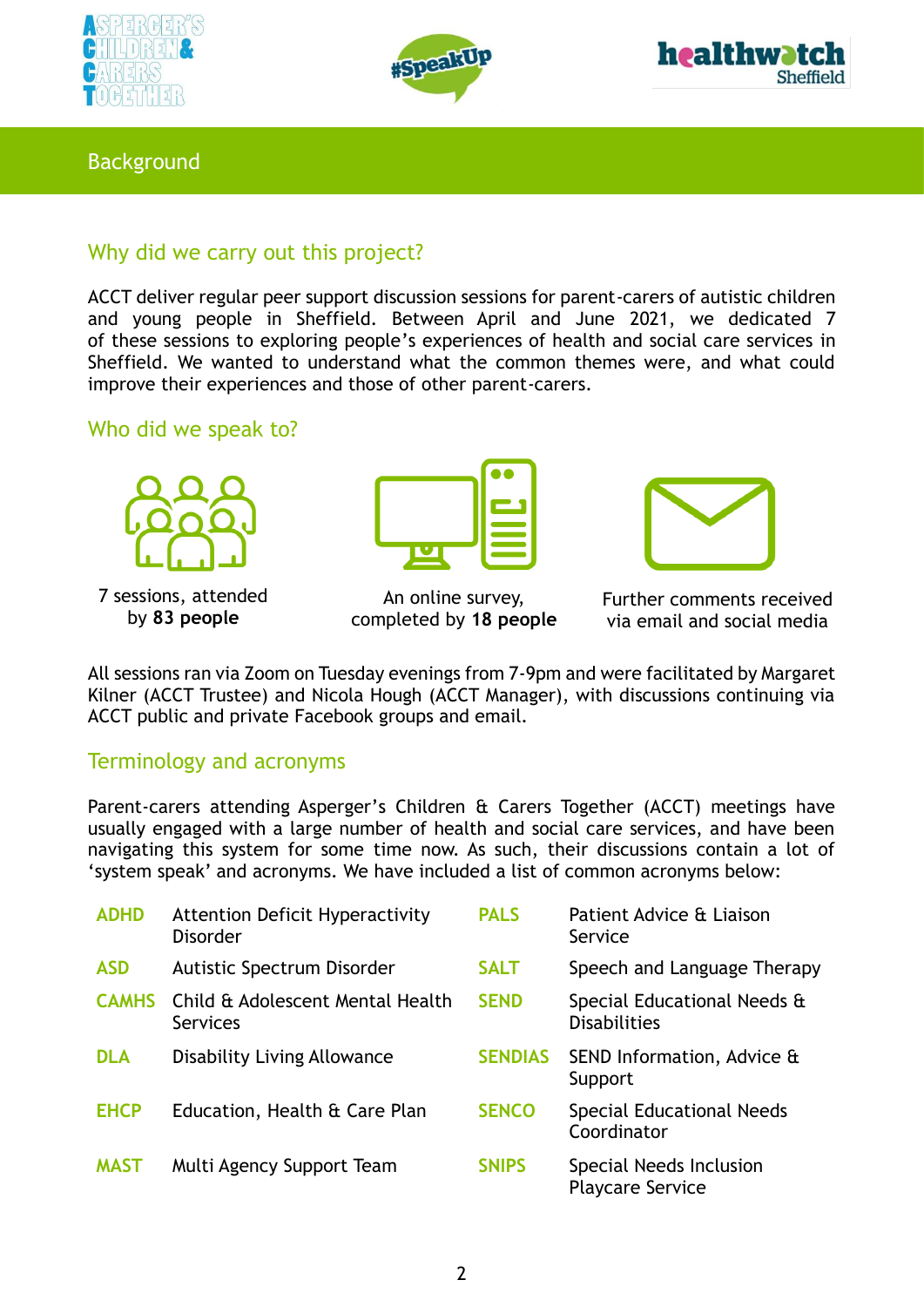





# **Key findings**

## **Introduction**

The majority of parent-carers accessing ACCT support are at post-diagnosis stage. They have been through the Autism diagnosis for their child(ren), so feedback on that stage is generally not current. Therefore, the majority of feedback related to health and social care services are related to experiences of post-diagnosis issues. For example, there is a lot of discussion around Education Health and Care Plans (EHCPs).

Having said that, we did receive one significant submission regarding the current experience of Autism diagnosis processes and delays, which we reproduce in full as a case study on page 14. The main body of our report describes the discussion points raised during wide-ranging parents' meetings and details the questionnaire responses.

#### **Key findings were:**

- **Information** about diagnosis and about relevant services and support is very **important but not always easy to get**
- **Peer Support** provides a vital route to accessing information and support, often filling gaps left by formal services
- **Navigating the system** and getting the right support can be very hard often feeling like a battle
- **School** is a challenging environment for many children and young people, and **support provided is often not appropriate** for their needs
- **Applying for an EHCP is difficult**  external support (peer support, independent consultants) can make a real difference
- **Long waiting lists** (for diagnosis and support) are having a big impact on families
- Some Health and Care Professionals show good **understanding of how to work with autistic children,** but others do not appear to have the knowledge needed to do this well
- **Support for parent-carers** there are many challenges involved in caring, and sometimes this isn't recognised as a responsibility over and above their parenting role. Some parents report feeling judged and not listened to by professionals

At the end of our report we have also made several recommendations, which we hope will help commissioners and providers of local services to make change which will positively impact families of children with autism.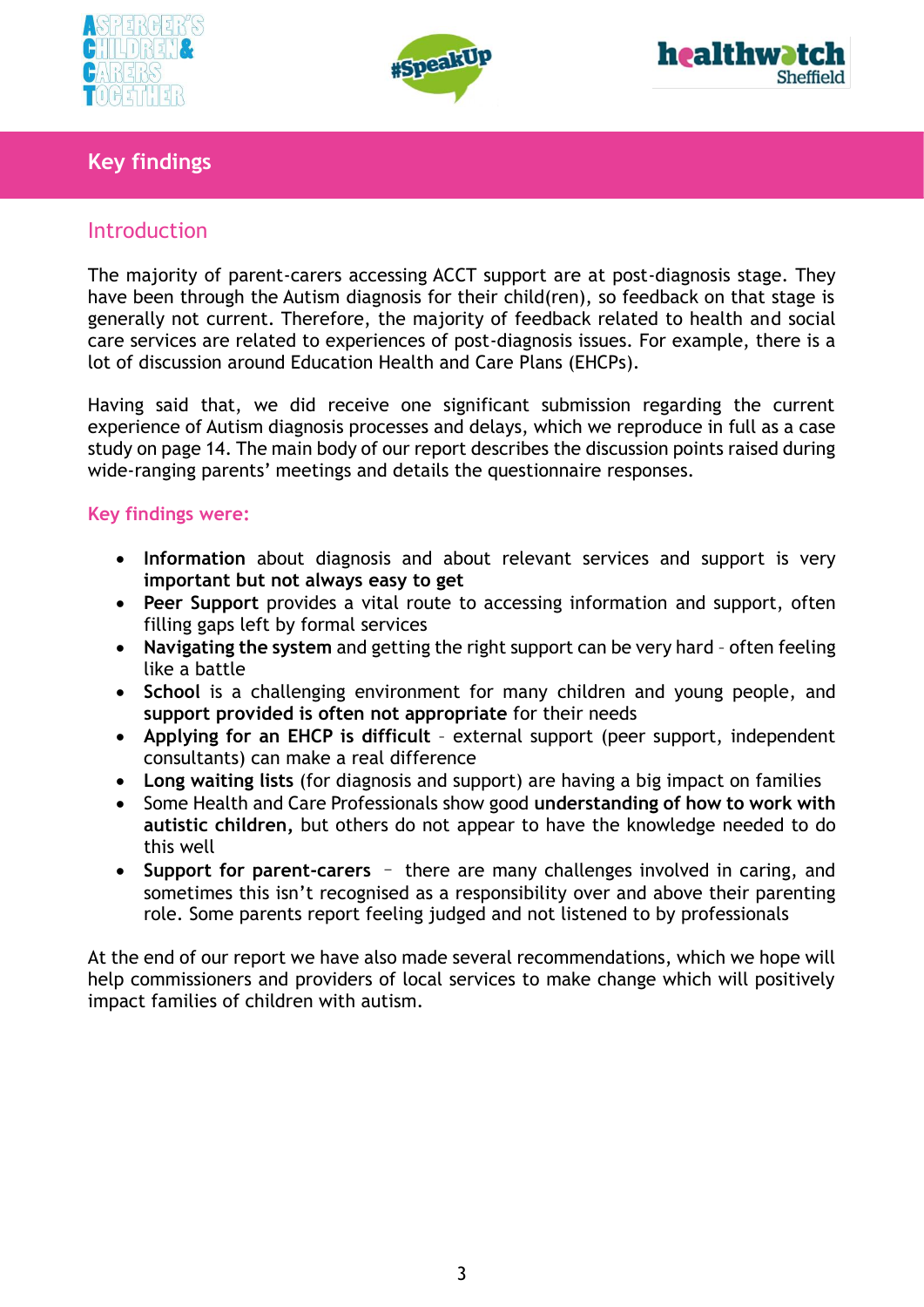





## **Findings and feedback from parent-carer meetings**



Our Parent-Carer meetings are designed to be facilitated peersupport sessions, led by the parent-carers themselves. Discussion topics are decided by the group, so our findings are based on the issues that parent-carers wanted to talk about each week. As noted earlier, many parent-carers who access ACCT services are at post-diagnosis stage for their autistic children and as such, discussions tend to be focused on issues related to support and services post-diagnosis. A summary of points raised during the sessions is below.



**Some parent-carers shared positive experiences – sources of information and advice which have helped them, and services which have been supportive:**

- People reported generally positive experiences of Becton School/Moncrieffe House after being referred there by CAMHS. People experienced a holistic approach which helped to integrate children back into school.
- It's helpful for parents to be able to access information and education about their child's diagnosis, such as the courses provided at Ryegate Children's Centre:

*"My son has ADHD with lots of behavioural issues. I'm completing an 8 week course on ADHD. The course is great with lots of really useful information and advice."*

Another parent-carer said they accessed the autism parenting course which was useful, but they said they could have done with knowing about it years ago. These courses were also recommended in the meetings when parent-carers mentioned things they were struggling with.

- Many parents recommended the Apple Tree centre for therapy. One person said their Speech and Language Therapy delivered over zoom was good.
- Peer support is useful, but can also be emotionally challenging one parent, who was new to the ACCT group, said that it is interesting but overwhelming listening to other people's stories. Another parent said they enjoy listening to everyone talking as you can learn a lot from others.



**Parent-carers of young children (pre-school aged) discussed early interventions and their experiences so far accessing services, advice, and information:**

- One person with a 3 year old son said his Speech & Language review is coming up and he has some set targets. Other parents gave advice, suggesting writing down questions to take to the meeting.
- A new member asked for advice for her preschool child. Advice was given around service involvement, strategies, and communication. She was given information about Picture Exchange Communication Systems (PECS), Makaton, and use of language. Group members also made playgroup recommendations.
- One parent said they are waiting for a diagnosis for their 3 year old, but waiting times are currently up to a year.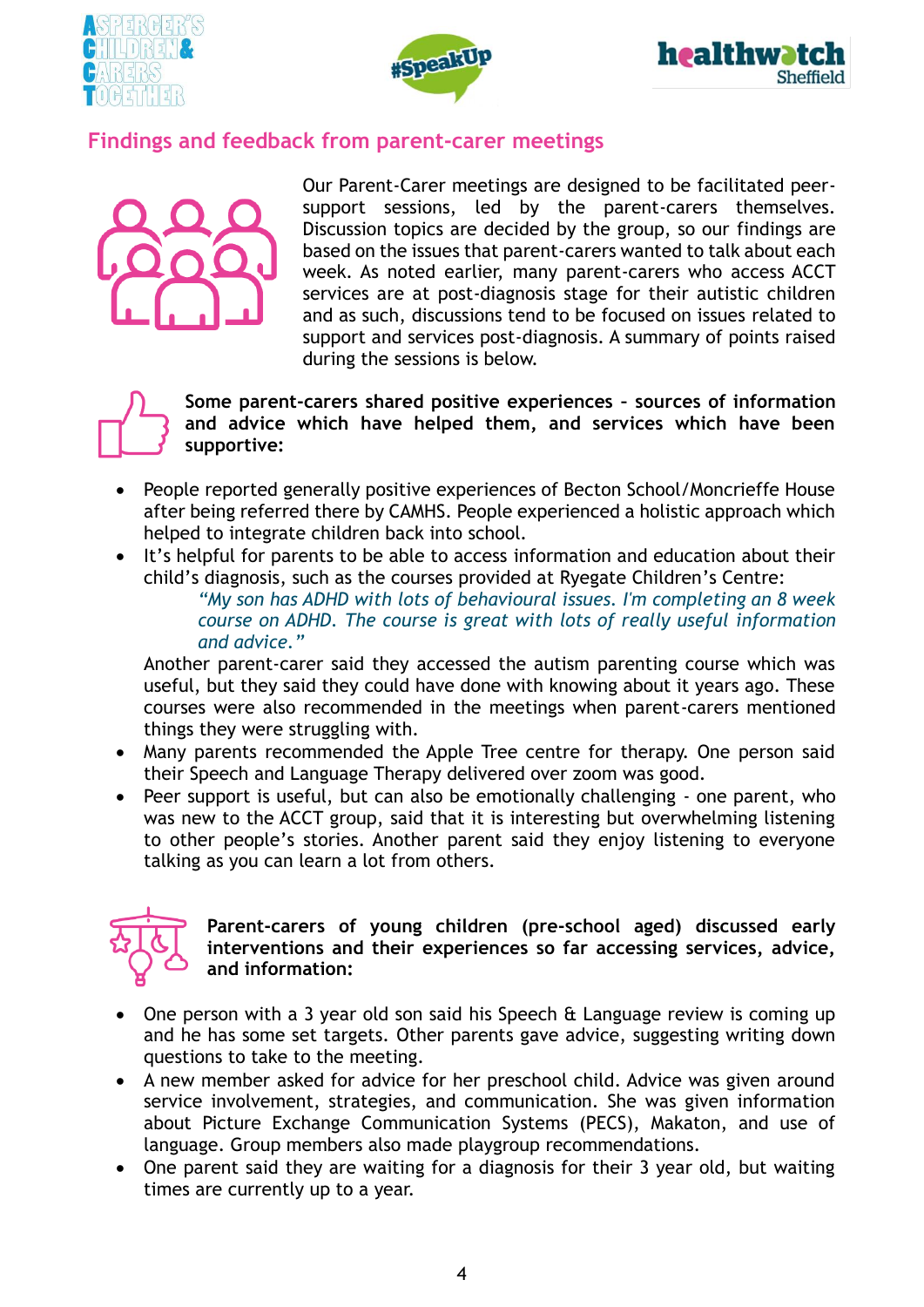







**Many parents spoke about issues their school-aged children were facing, and the challenges getting appropriate support for them in school:**

- One person spoke about their son, who finds school challenging. It is a struggle getting him to school every day, and there is only one Teaching Assistant for three classes, meaning support is minimal.
- One parent said their son's school won't provide any one-to-one support for him.
- Another person said the transition back to school has been really hard. Their child is self-harming to avoid having to go, and the family feel very let down by the school and their lack of support. They said their child is mostly fine and happy during the school holidays.
- One person said support from their child's school is mediocre. Their child is going through some trauma as a result of the past year, and they feel let down by the school's response.
- Another person said their child is really struggling at school. When he gets angry at school the other children become scared of him, so he has been pretending to get angry so that he can get some time to himself. Outside of this there is no place for him to take a sensory break. Group members discussed this in relation to emotional scaling – he seems aware of when his feelings are escalating and is getting his needs met by hiding, but the school should be creating a safe space for sensory breaks.
- One person told the group their son said that *"school is so hard and friends are so hard"*. He is behind in class and doesn't get the help and support that he needs. He has ADHD and processing difficulties.
- The parent of a teenager said she was diagnosed late after being initially accepting of her diagnosis, she then hated it. She is falling behind with school work, and her numerous tics are causing her distress.
- One person had to complain to the governors at her son's school regarding his support, and finally got a reply after six weeks. Since sending the letter, the school has been a lot better and they now have a great taxi driver for her son.
- A discussion took place about specialist schools and what is available in and around the city to include qualifications and buying in tutors for different interests such as art. General advice from the group was to go and look at lots of schools and ask questions to find the best fit.

**For parent-carers of school-aged children, Education, Health and Care Plans (EHCPs) were also a popular topic of conversation:**

- Many group members were starting the process of applying for an EHCP, and those who had completed the process previously were able to give information and advice, as well as linking to recorded webinars and other sources of support.
- Linked to this, peer support seemed to be helpful for many parent-carers in terms of learning about and applying for an EHCP – group members said they had received a lot of information about them by attending ACCT meetings.
- One person did say that their child's school had been the ones to recommend they apply for a EHCP, but did not mention receiving further information or support from them.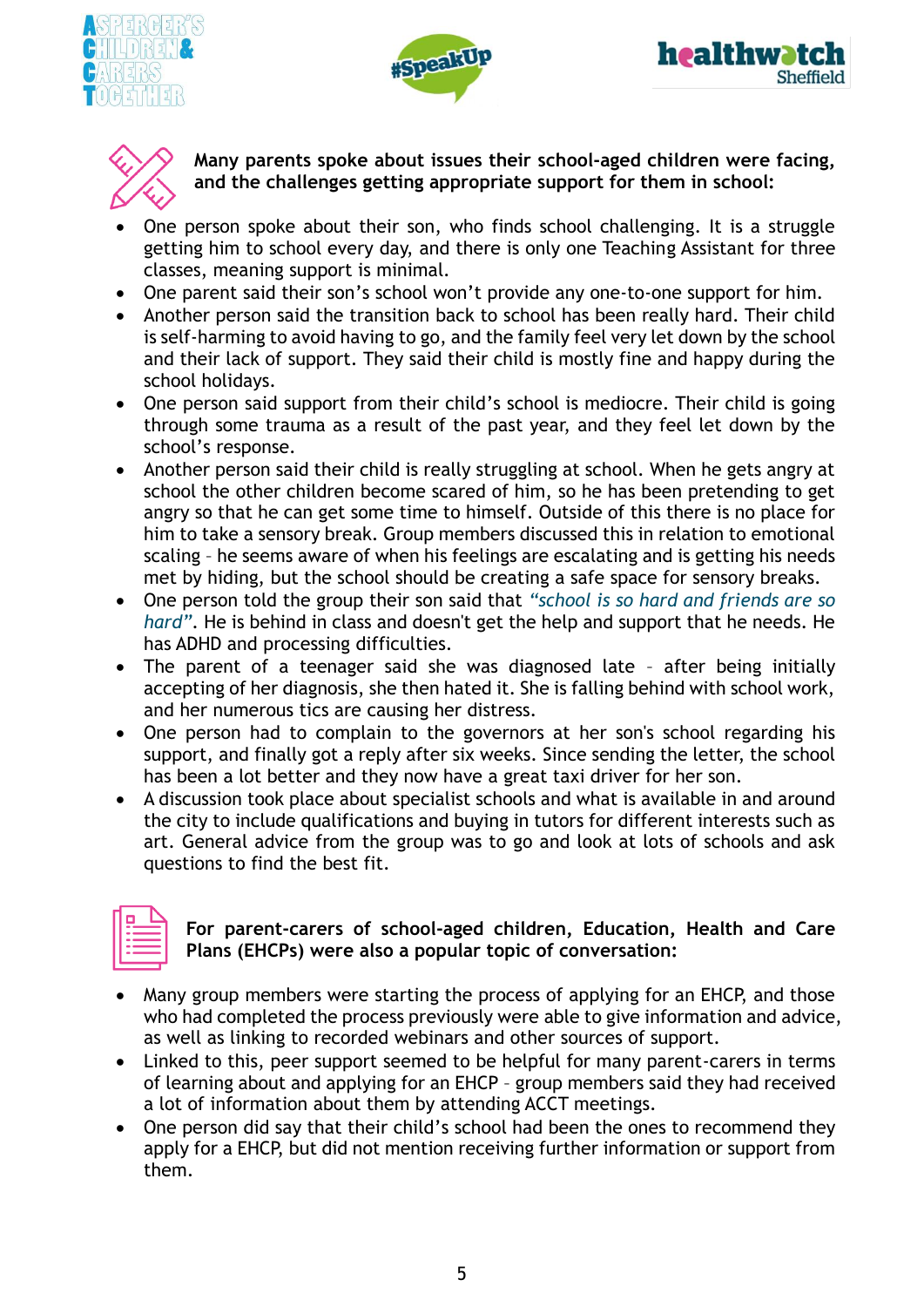





- Some people find it challenging to apply one parent said that between trying to manage work and caring for two SEND children, he has made no progress with the application despite wanting to complete it.
- Several group members mentioned Bright Futures, an organisation which provides advocacy support to families going through the EHCP process. Parent-carers said Ruth Bright (Director) has very local knowledge, and she has delivered webinars for ACCT to help advise families which they recommend to members who are starting the EHCP process.

# $\epsilon$

**Parent-carers also shared experiences their families have had recently outside of school – some of which give an insight into the challenges of being a carer:**

- There were group discussions about recent warm weather, and parents having battles with their children about appropriate clothing.
- One person talked about holidays, and how the first night is always challenging as her son transitions to the change.
- One person talked about how different each day is as a carer her son had had a really good day yesterday but today had a big meltdown, trashing the house and hurting himself.
- One parent told the group he felt selfish for needing to do things for himself group members reassured him that self-care is important but people empathised with this feeling. One person said that she feels guilty that her husband has to pick up the slack if she takes time for herself, but she is pleased when she is able to return the favour and do that for him.
- One parent said they finally got on the waiting list for clinical psychology, but had to go on a course first.



**As part of these peer support meetings, group members shared a lot of useful information to help others in the meeting. A wealth of experience was shared on topics such as:**

- Finding alternative provision for support in school
- Applying for an EHCP
- The transition to post-16 education
- The PIP process, and becoming an appointee
- Organisations which offer funding or activities to families, such as:
	- o Family Fund, who fund holidays, laptops, white goods etc
		- o Free carer passes for theatre visits and day trips which can be obtained with proof of Disability Living Allowance (DLA)
- Which organisations are currently open for referrals (for instance the Travel Assessment and Training Team, who organise travel support for children and young people between home and school)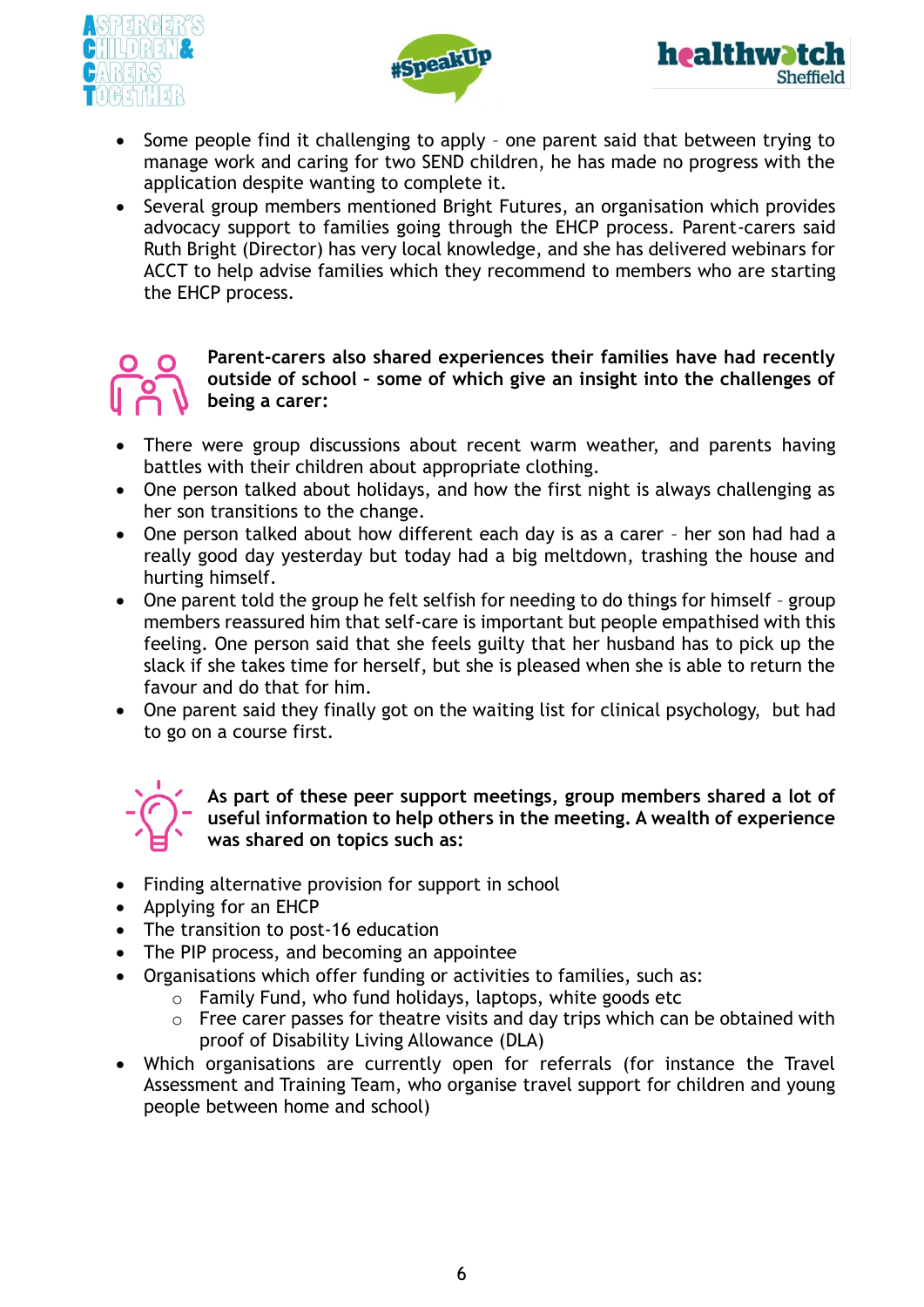





## **Findings and feedback from our online survey:**



During June 2021, we produced a survey questionnaire regarding parent-carer experiences of health and social care services for their autistic children. We received 18 responses, with parentcarers answering some or all questions. Major themes are summarised here, and we have included the full responses below.

Some participants expressed real frustration with the experiences they have faced. We have included all of these responses in order to accurately reflect the practical and emotional challenges faced by parent-carers when trying to access support.

#### **Positive experiences:**

- Individual staff members who showed understanding, and communicated well with the child(ren)
- Specific services at the Children's Hospital, including the sleep clinic, continence clinic, allergy clinic, and PALS

#### **Negative experiences:**

- Long waiting lists
- Staff who were dismissive of autistic children's needs, and of parent-carer's knowledge of their children
- Inability to access services due to difficulties getting a referral
- Services not communicating with each other or with families

#### **What people wish they had known earlier:**

- How to navigate the health and social care system
- How to effectively advocate for themselves and their children

## Could you share an example of a particularly positive experience you've had of health and social care services in Sheffield?

Extremely understanding and supportive GPs when I took my autistic child for an appointment.

Local dentist - always explains what she is doing and asks child if they are ok with what she is doing.

The sleep clinic at the Children's Hospital have been hugely supportive over the last few months. The staff are warm and approachable and completely non-judgemental. They have a good understanding of the needs of autistic children. My son has improved his bedtime routine and is waking less frequently in the night as a result.

The continence clinic at the Children's Hospital. They are completely non-judgemental of parents and have a good understanding of the needs of autistic children. They have advised me to take things very slowly with my son and not to put any unnecessary pressure on him.

My son was referred to clinics via his consultant at Ryegate.

Ryegate children's services have been responsive to my children's needs throughout the pandemic under difficult circumstances.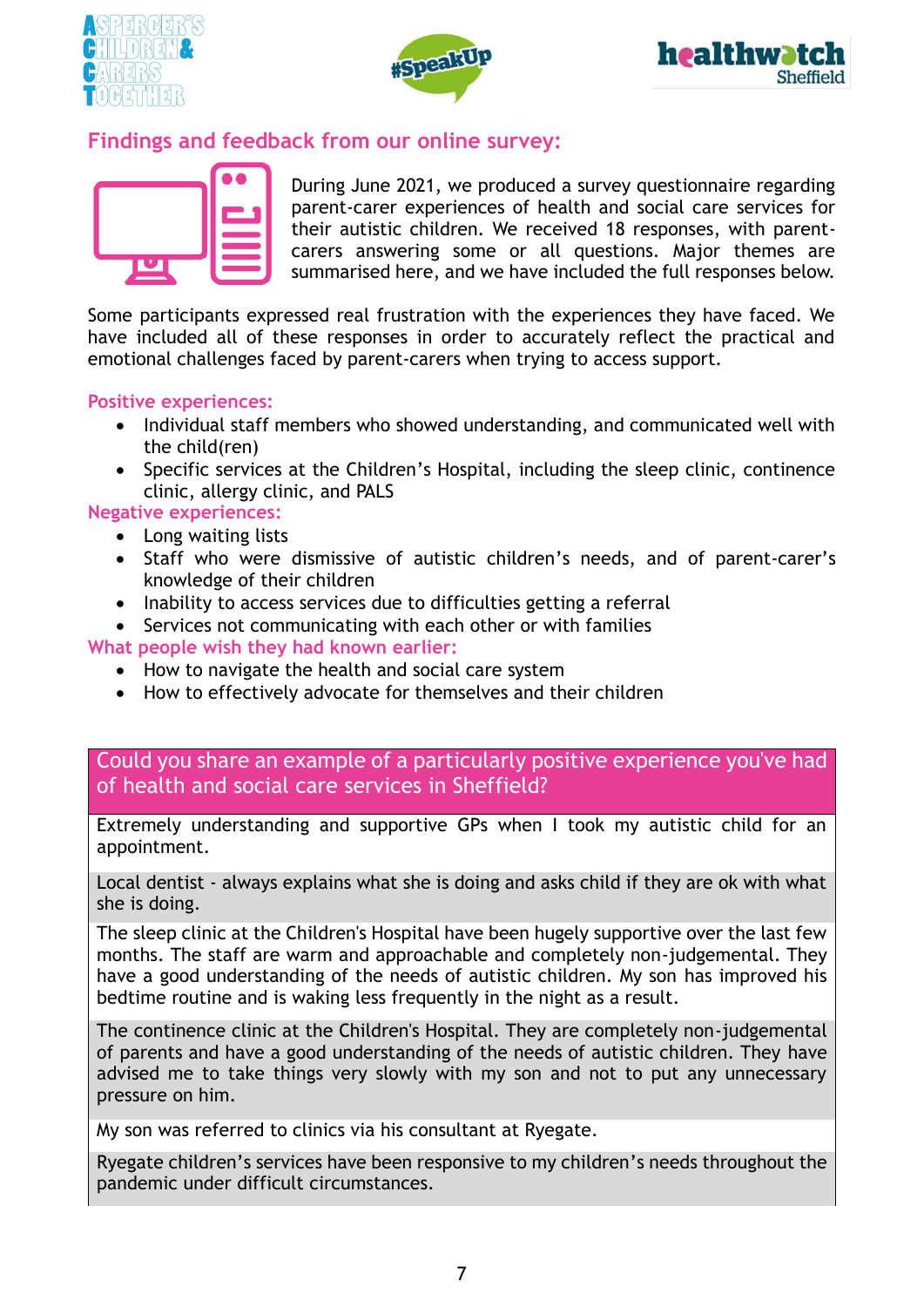





SEND dentist in Heeley has been fantastic!

[Consultant] at CAHMS is excellent.

Nice SNIPS worker.

We have had several positive experiences at Sheffield Children's Hospital, however I have always contacted PALS before any visit to ensure that they are aware of my son's autism before we attend appointment. As an inpatient this was done too and so when we were in hospital they were fully aware of his autism and they had prepared in advance.

We waited about a year for an appointment with an Occupational Therapist at the Children's Hospital. She was brilliant with us and our son, she understood the challenges he was facing and came up with helpful strategies. We have put into practice everything she taught us and shared information she gave us with other family carers. It only saddened us that he went so long without this input as the waiting time was so long.

Unfortunately nothing positive.

Am appreciating the support of MAST, although not sure they can change things. But they are supporting me around my son's emotional wellbeing and sleep and hopefully I can access their parenting course at some point.

Sheffield Children's Hospital Allergy care.

Could you share an example of a particularly negative experience you've had of health and social care services in Sheffield?

Waiting lists for everything, no support offered after diagnosis.

Charles Clifford dental hospital I felt were under prepared to deal with a child with autism and sensory issues.

Three years waiting list for CAHMS… aged out… NOW on waiting list with Sheffield Adult Mental Health for past 2.9 years… and counting. This service said there is no end in sight for when my son will be seen by them. Despite letters from GP's and specialist medical teams… we have never been seen. We've given up…

Nothing recently now we are in the system but lots of delays and fobbing off in the early days (many years ago).

We went to Ryegate for an appointment, to be told that we had been booked onto wrong clinic and we would have to come back. This caused distress to my son and a missed day at school.

My daughter was promised funding for a befriending scheme to now be let down by them.

During my daughter's ASD diagnosis, the SALT was very light hearted and casual in her assessment and delivery and not professional. This was very hurtful at a distressing time for us.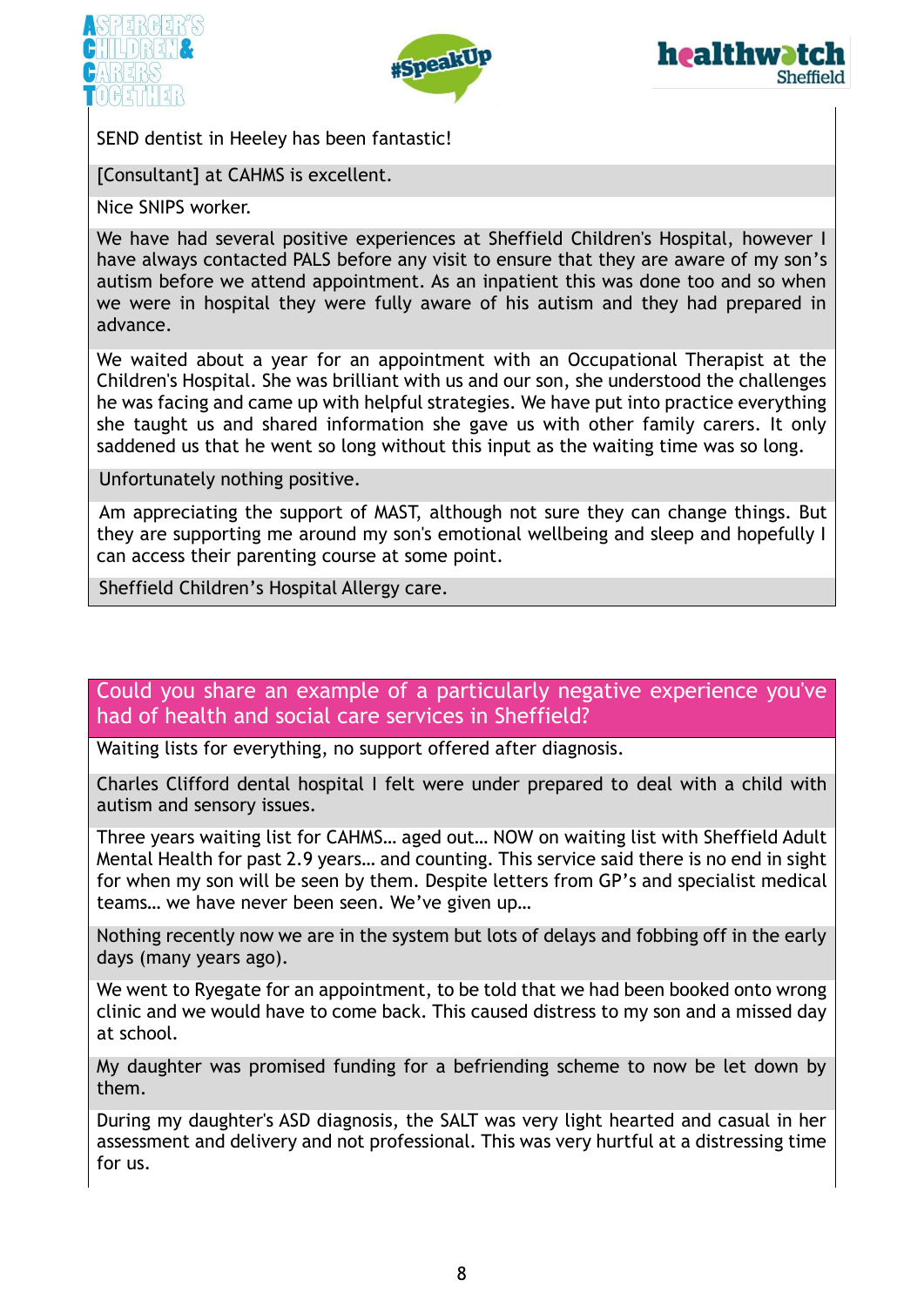





There are many, every time you ask for help at Ryegate they send you on another parenting workshop. It's not helpful, you want help for your child not a generalised workshop.

GP refusal to refer to adult autism services.

Refusal by SEND Assess and Review team to reassess when reports over ten years old.

SEND Assess and Review team providing inaccurate EHCP and not answering emails.

Our son had to have a blood test at the Children's. We told the nurse that he was extremely sensitive to pain and was likely to get very distressed. We told her he is autistic. She was dismissive and attempted to take blood without adapting her approach and ignored his obvious panic. This went on for some time until she went to get another nurse. The other nurse brought a pillow to help him get comfortable and was very focused on helping him to calm down, showing kindness while the blood was taken. There was no need for the first nurse to be determined to see for herself his distress. She could have listened to us in the first place and saved him a lot of upset. I dread to think how he will cope if he has to have another blood test. He still talks about it being the most terrible thing and the nurse being nasty.

Does not tie in with EHCP sections, Sheffield Children's have little knowledge about the EHCP process.

Yes. I got 5 special kids and they don't have any clubs around my area which is near Meadowhall. Social care manager been very very rude to me make me cry and I have tried to complain about the matter but manager threatened me.

Waiting times for assessment. We have been waiting over a year for autism assessment. How do I honestly, openly and helpfully communicate with my son and with others when I don't actually have a diagnosis.

Not being given access to Ryegate with an autistic /ADHD teen, being wrongly discharged by CAMHS and having to rejoin the hideously long list again.

Disjointed with lack of info about transition into adulthood and how this is different from children's services.

My experience with MAST was highly distressing and adversely affected my own mental health. We were referred through school. The intervention worker from MAST - and also the mental health worker from MAST - seemed to be convinced that my son did not have additional mental health needs on top of his autism (in fact he's about to start seeing a clinical psychologist at Ryegate because of his high levels of anxiety). They criticised my parenting throughout and suggested that the problem was my own mental health needs and not my son's. I felt bullied and manipulated by them and at one point broke down crying in a meeting and had to leave. They offered no help whatsoever other than a referral to an autism parenting course. They showed virtually no awareness of the needs of autistic children, nor of highly anxious children and no awareness whatsoever of the impact on the parents. Eventually my relationship with them broke down completely and I refused to have anything more to do with them. At this point they withdrew their services.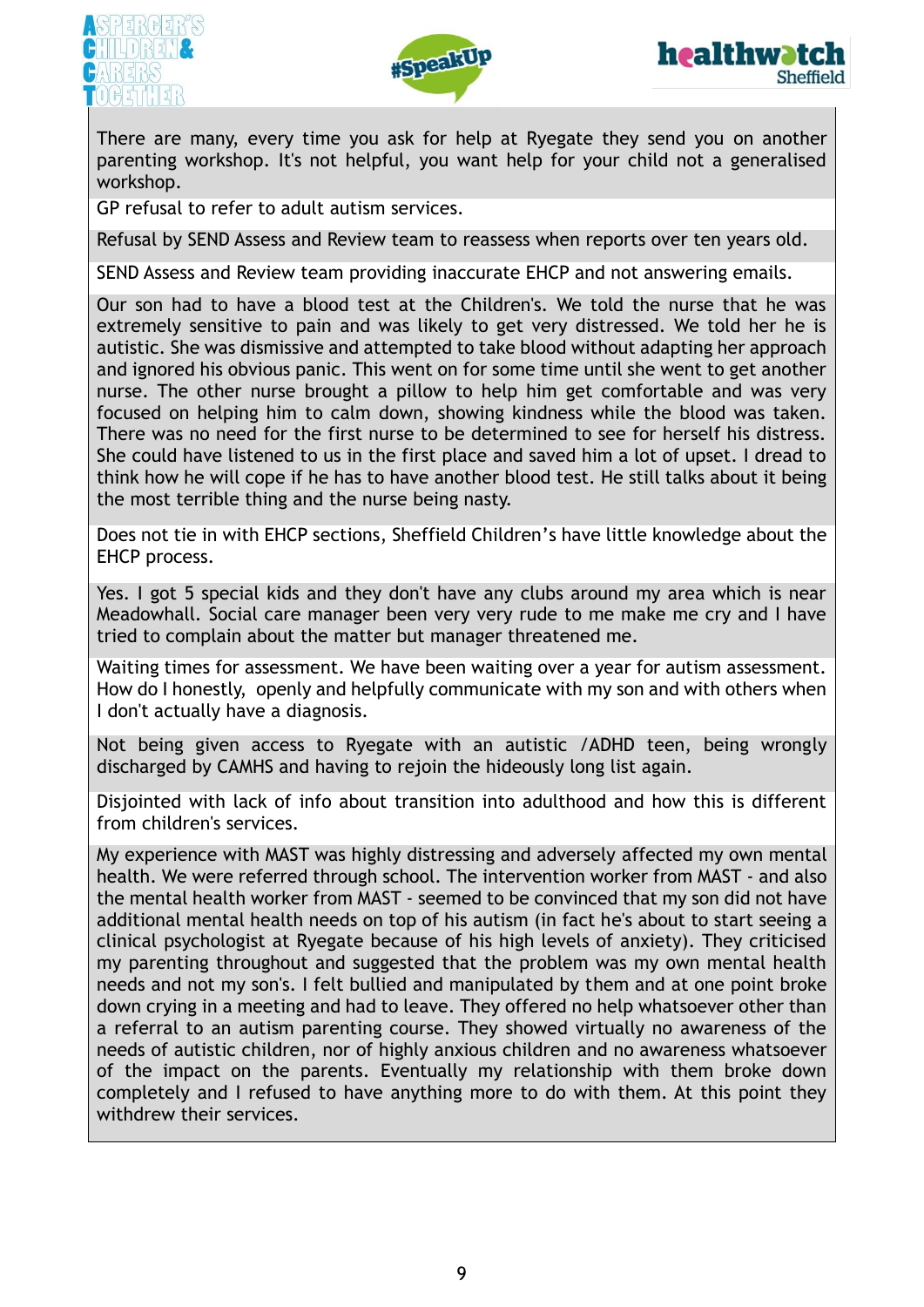





If there was one thing about health and social services in Sheffield you wish you'd known sooner, what would that be?

PPP parenting classes [Positive Parenting Programme]

That it is rubbish! That it is overloaded and thus unable to help.

I wish I had known that it would be a waste of time contacting MAST (although I appreciate that some people have had more positive experiences with them) and that it is not necessary for them to be involved if we are applying for an EHCP assessment. I also wish I had known that it's possible to get PA support for your child, and more about how this works.

I wish I had known how to be more assertive with school right from the beginning of my son's problems. I tried using SENDIAS but the representative just sat silently in meetings and didn't advise me of my rights.

I wish I understood more about how the educational psychology team at the Council worked. Will they only intervene if an EHCP is in place? If not, how do I get the school to refer my child to them at an earlier stage? What needs to happen for interventions to take place? If they say they can't see my child because he's not attending school, why can't they come directly to the house? I do not understand my rights in this regards. My son has now stopped attending school altogether and the ed psych team have done nothing to help him.

I wish I knew how to give CAMHS and Ryegate more information to base their decisions on when they are deciding whether or not to offer psychological support for a particular child. CAMHS rejected my son three times based on out of date information.

How the system and pathways works

Don't waste your time! It is a complete joke!

You need to be assertive and push to get the services you need

That they are often very poorly informed about autism yet they act like experts.

That you have to fight for any help you get

How they will do anything not to help when your child turns 16.

If they do some free activities around every area and specially Meadowhall area.

I think I am too soon along this journey to know the things I will one day wish I had.

What a battle it would be and preparing how I have to fight for everything.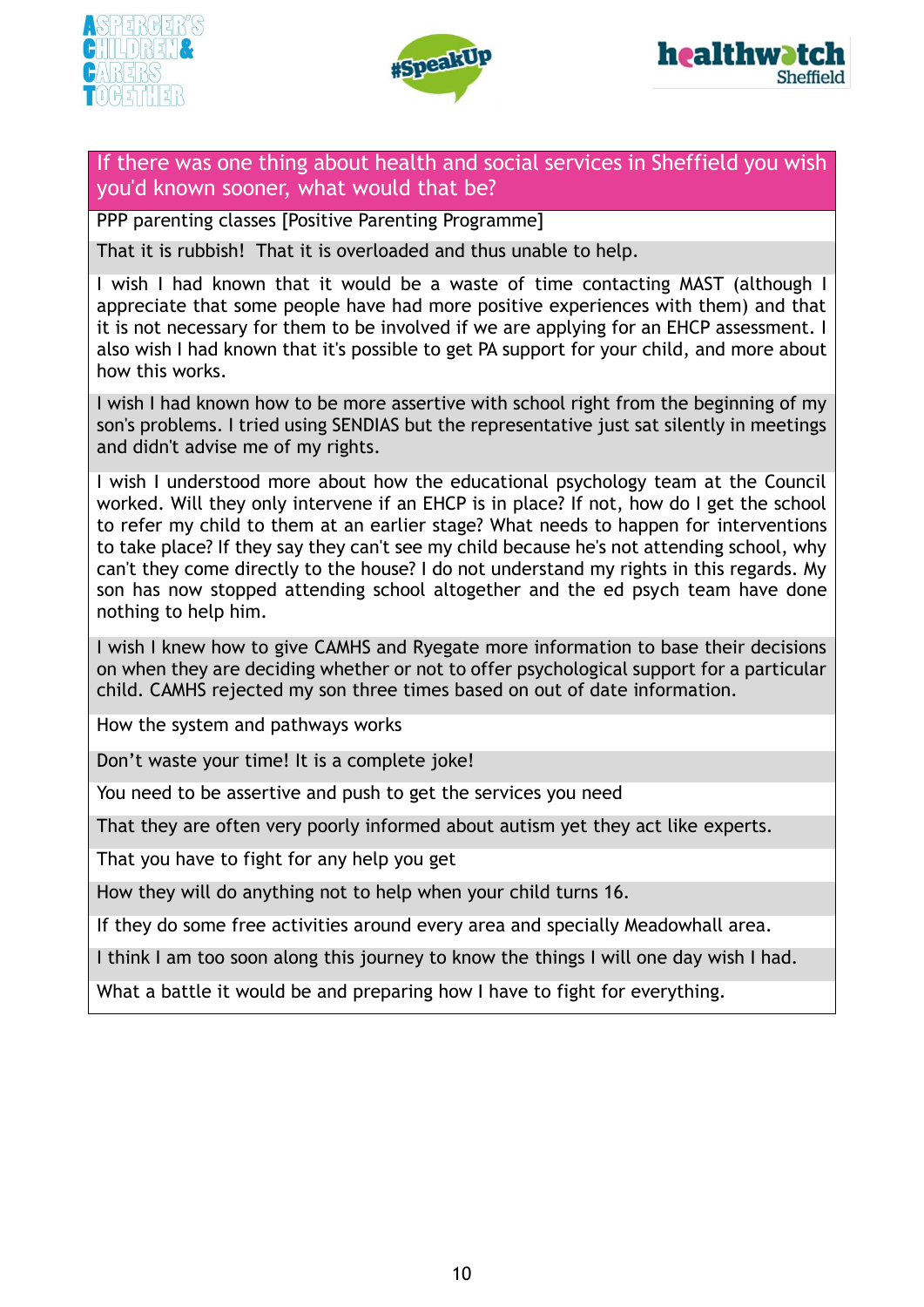





#### Is there anything else you want to share that didn't fit into any of the above questions?

Learning about Bright Futures through ACCT has been helpful

The health care services just don't care and adult social care is a joke

The services need to do much more listening. We as parents have to force ourselves through patronising appointments, lectures and workshops, jump through so many hoops that dont benefit our children. It's a waste of time and money. There is very little understanding of what our children and young people really need. I also think the services don't know how damaging they can be. SEND parents are resilient by nature but I've seen many parents very close to the edge. The lack of empathy shown towards us is really shocking.

Dentistry. A few months ago after not having access to a dental check up for a very long time due to covid I came home from my son's check up and sobbed as I was told he had early warning signs of decay. I felt I had failed my son and I felt judged by the dentist. I have since discovered it is not uncommon for tooth cleaning to be a massive problem with other children on the spectrum as well. Why doesn't the dentist know and share this? Why was I made to feel terrible? How am I expected to find these things out when I have to wait so long for any official input?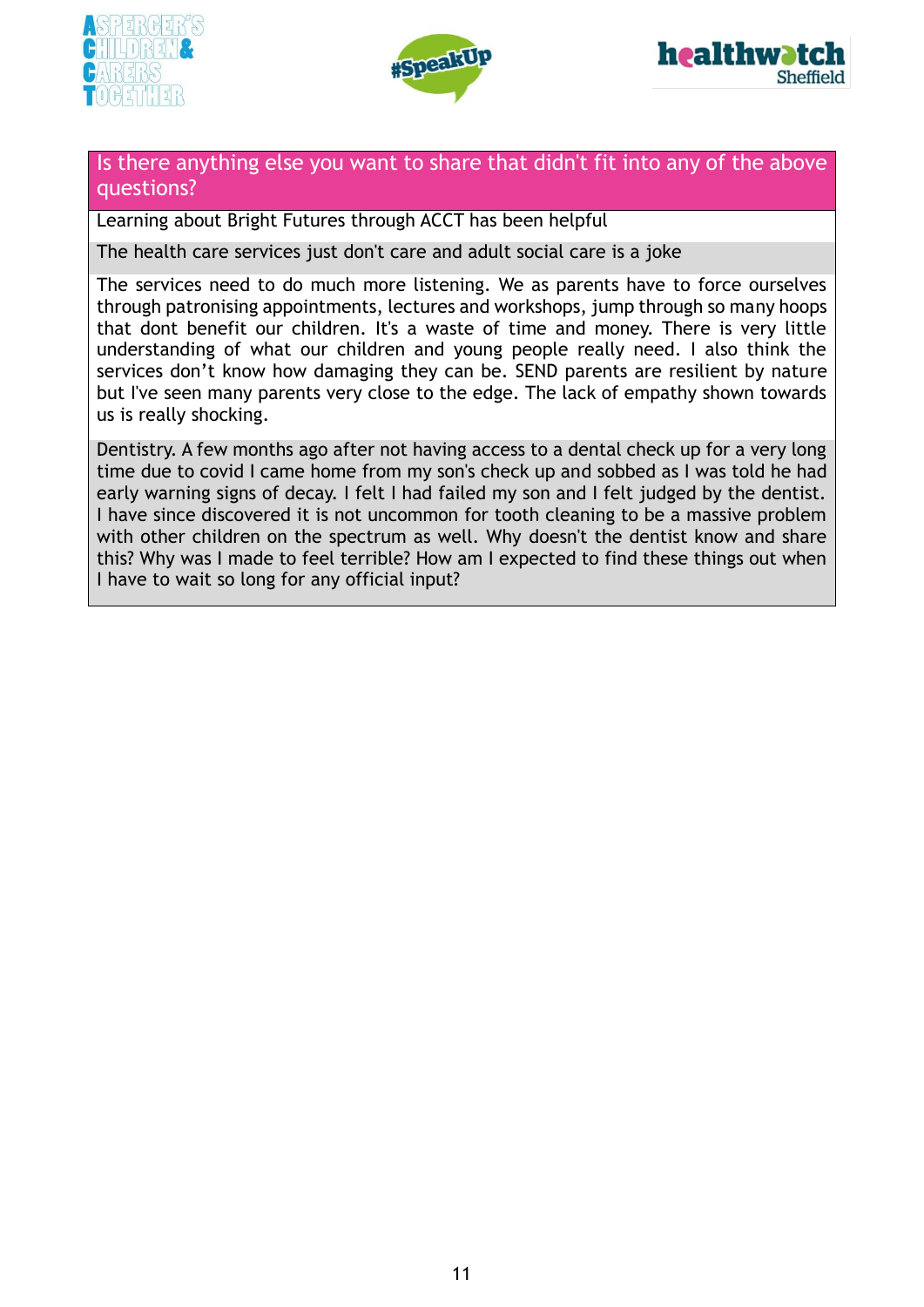





## Conclusion and recommendations

# **Conclusion**

The discussions in the group highlighted the **strength and value of peer support** for those accessing it – both emotional support, and the practical information and advice provided can make a difference to peoples' circumstances. **External, independent support** from private agencies or voluntary sector organisations is also described as something which makes a difference to people - for example private therapy, consultancy support to apply for an EHCP, support from ACCT.

It's important to recognise that only a minority of families will have access to this kind of support, leaving **most reliant on formal, statutory services to meet their needs**. Yet this report describes that in many situations, there are **barriers** to accessing these services, and **gaps** in what is on offer, resulting in a significant negative impact on families.

We are concerned that these barriers will be amplified for many people as a result of race, ethnicity or socio-economic background, and it's important to highlight that peer support, while valuable, should only be a complement to 'official' information and support given through mainstream channels, not a substitute. There is a need for more information and support to be directly tailored and targeted towards families and communities who are currently under-served and under-represented if we are to achieve **equity** for families across Sheffield. There is also a clear need to address the significant gaps in services described here, and particularly the long waiting times for assessment and support.

## **Recommendations**

The recommendations below are based on the findings in this report, as well as ideas shared by participants. These recommendations are aimed at commissioners and providers of health and social care services working with children with autism and their families:

- Organisations providing **peer support, advice and information** should be a priority in Sheffield's commissioning strategies.
- **Statutory organisations** on the pathways for diagnosis and support, should review **information** they share to ensure that it is accessible and actively shared with people in a timely way.
- **Voluntary sector organisations** supporting parent carers, could explore ways to reach a wider and more **diverse** range of families.
- **Waiting times** must be addressed local health and care bodies (CCG, SCC, SHSC) should consider how resources can be made available to reduce waiting times. If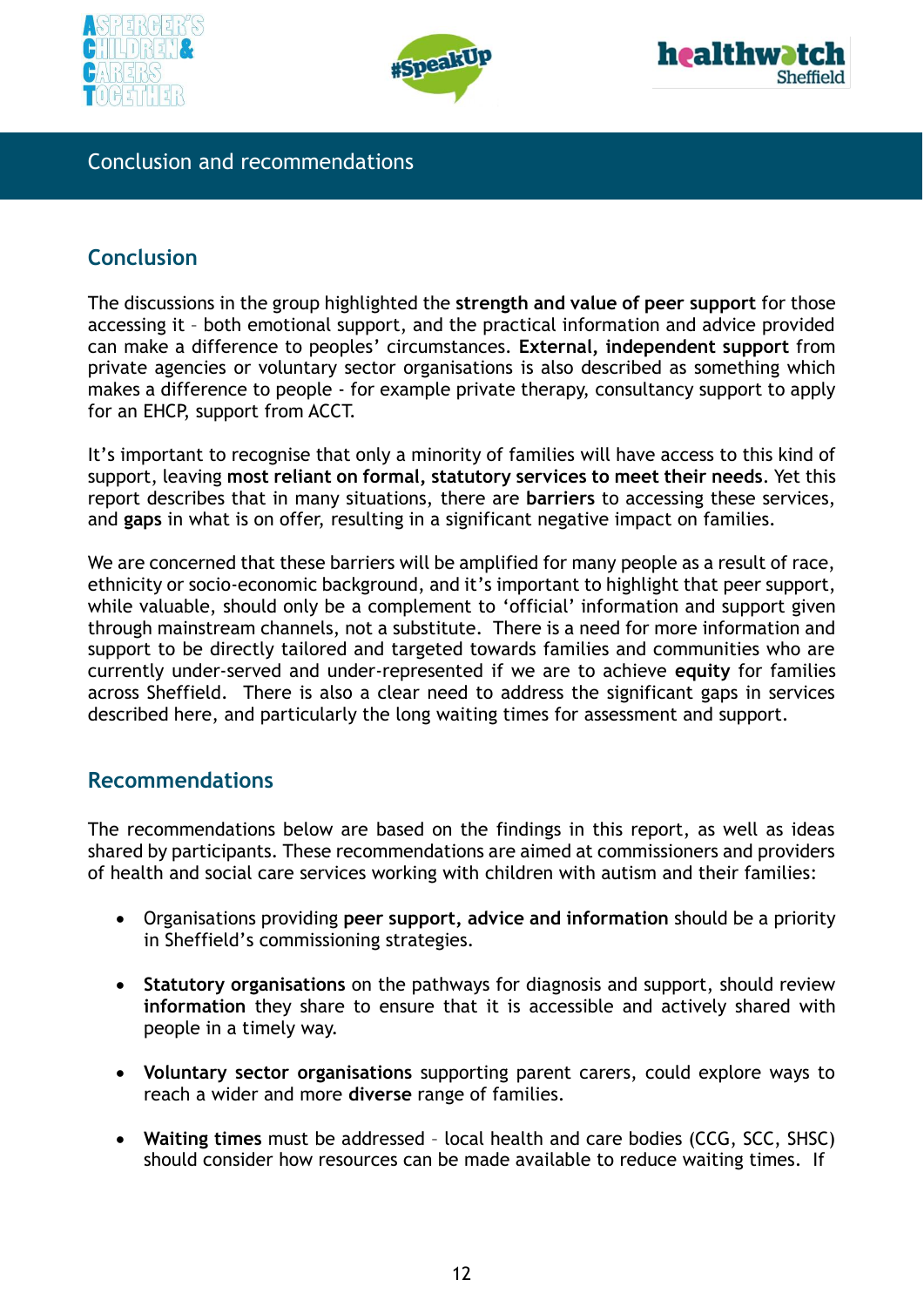





this is not possible within local resources, city leaders should be making strong representation to central government on this issue.

- **Autism training** to be mandatory for all health and care staff working with children and young people.
- **Listening to the voice of parent carers** both in individual cases and on a system wide level, services should work to improve and develop the way they listen to the voices of parent carers.

#### **Next steps for ACCT**

We began fortnightly Parents' Meeting sessions via Zoom during the 2020 lockdown. Parent-carers tell us they find the sessions useful and Zoom is proving to be more practical for many parent-carers to attend compared to the previous quarterly in-person meetings we ran. We plan to continue to deliver these, and continue to encourage parent-carers to lead and guide discussions to cover particular subjects they are interested in and need advice or peer support with.

We are starting to use the discussion topics as an indicator of need and trying to followup where we can. This can involve contacting families individually to pass on relevant information/contacts, finding or producing resources to share more widely with the ACCT membership, and, as we did successfully during this funding, commissioning workshops and webinars covering topics that parent-carers indicated they needed more support with, such as EHCPs or Makaton, for which we commissioned and delivered a series of webinars and practical workshops.

All ACCT support groups are free of charge and open to all autistic children and young people and their families in Sheffield. The first step to accessing ACCT activities is to become a member of ACCT, which is also free. For more information and to join ACCT, please visit [https://acctsheffield.org.uk](https://acctsheffield.org.uk/) or email [enquiries@acctsheffield.org.uk.](mailto:enquiries@acctsheffield.org.uk)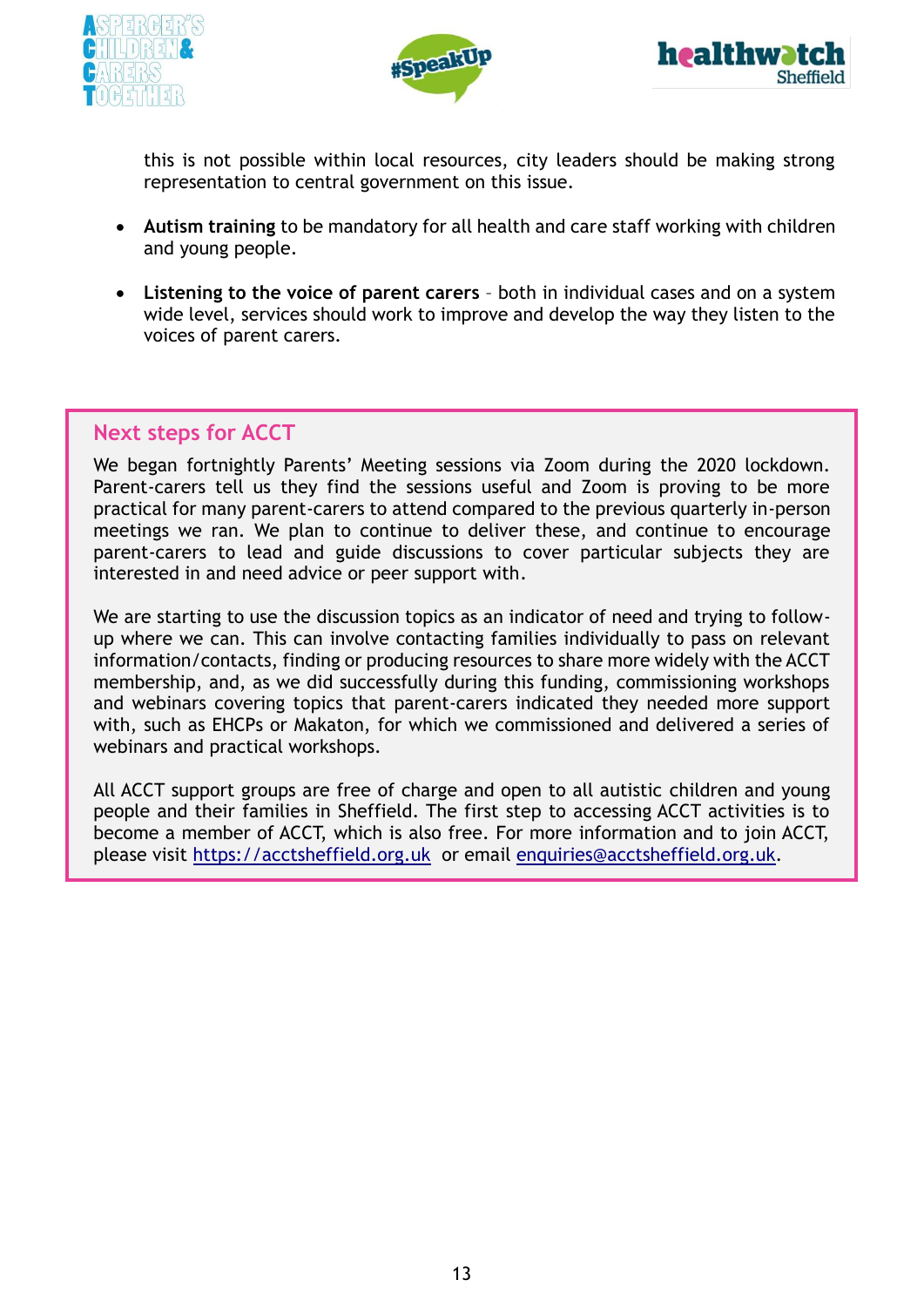





#### Appendix

## Case Study: A current experience of Autism (ASD) diagnosis in Sheffield

My child is waiting for an ASD assessment after the SENCO at their school asked our GP to make a referral in February.

At the end of June, we had a video appointment with a consultant who took a full history over about an hour. Unfortunately we weren't made aware that this was the purpose of the appointment, despite me phoning Ryegate to try to find out what the appointment would involve. All they could say was that it wasn't the assessment.

The time and location of this appointment had also been changed in the run up to the appointment which didn't help us to prepare our child for the appointment. The consultant was also not the one named on the appointment letter. There were questions about our child's early development that we couldn't answer as we didn't have the information to hand which was a shame.

The consultant was warm and polite but there was no advice or information given to us. At the end of the hour they said they would send out questionnaires for us and school to complete.

The consultant said that we should make sure these are returned quickly as the school holidays are imminent. In fact, three weeks later, we still haven't received the questionnaires and school closes for seven weeks in a few days.

We can realistically assume this will mean a 12 week delay minimum – three already lost waiting for the questionnaires, seven for the school holidays and then at least two for school to be able to complete and return to the Children's Hospital.

The consultant said that once the questionnaires are returned and then reviewed, if it's still indicated that they would benefit from assessment, they will be added to the waiting list for assessment.

If this happens in September this will be a total of eight months from referral, waiting to join a waiting list. As a desperate parent, unsure how to look after my child, experiencing great unhappiness within my family and terrible fear and anxiety, I need to understand why the Children's Hospital have designed the referral route like this? What benefit does it have for children, families and schools? How does this help children who may well be autistic and are not yet receiving appropriate support?

The consultant told us that the waiting time after the questionnaires are reviewed is 2 and a half years.

As parents we were totally floored by this experience and this news. Including the time we will wait pre-waiting list, this will be over three years, by which time our primary aged child will be in secondary school with no SEND support in place.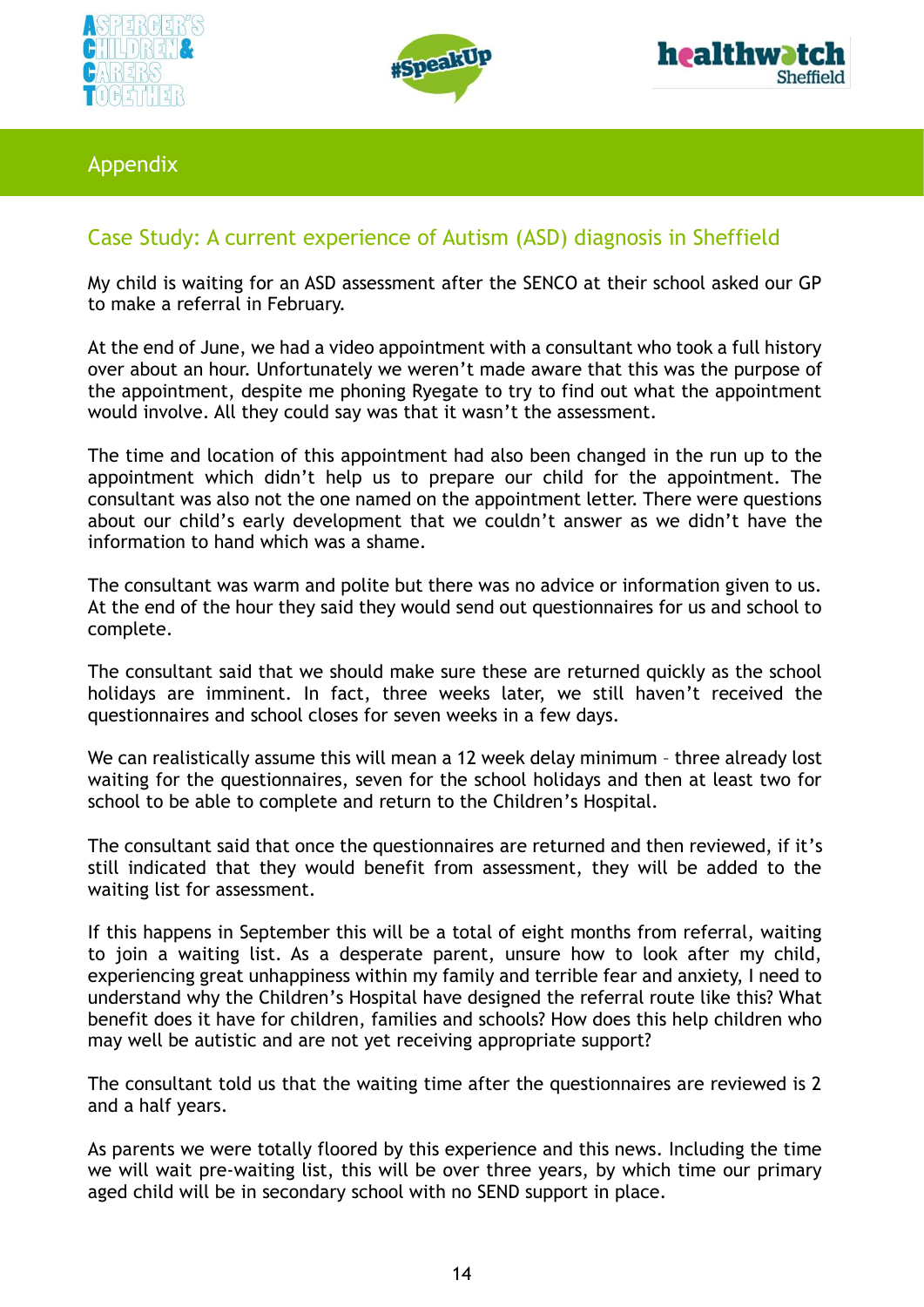





I want to protect our child's dignity so I won't detail their struggles here, but suffice it to say that the behaviours and emotional difficulties they experience are serious enough for parents, school and GP to seek help from the Children's [Sheffield Children's NHS Trust] so that we can attempt to meet their needs.

I feel so upset that the Children's doesn't understand the impact of delayed and late diagnosis on family well being and mental health, on family finances in preventing access to an appropriate level of disability related benefits and discounts, on access to adequate support in education, and access to activities and disability support.

As a family we have already been through this process once, as we have an older child who has been diagnosed Autistic. The waiting time from referral to assessment was just under a year, which was really hard to cope with. During the waiting time I did fear that our family would completely break down and it became increasingly difficult to keep them in school. But at the end of the wait, they received a diagnosis – this didn't mean much in terms of services that were provided to them – there was still nearly another year to wait for Occupational Therapy for example – but it meant we could start to learn how to be better parents to them.

We were then able to fight for the reasonable adjustments they needed to be put in place, which made a huge difference to their mental health, attainment, behaviour at school and at home, and ability to access clubs and activities. We were able to receive Disability Living Allowance which we put towards ongoing 1:1 support for them. We could also explain to our extended family the challenges our child faced and how they could best support us and include them.

Our family life is still very, very hard, despite diagnosis, but I wanted to explain the positive impact of diagnosis as I hope that this will help the Children's hospital to understand what they are denying to vulnerable children and young people with these terrible waiting times.

Adding a further two year delay means two more years of disengagement from education, and the awful battles that go along with that, lack of understanding from teachers who already struggle for resources to support children with a diagnosis, no access to reasonable adjustments, no access to the specialist team at Ryegate, no access to parent support, and financial loss.

Receiving appropriate disability related benefits can make a huge difference to the pressures families experience and the care they can provide to their child.

If a child were to be awarded the lower rate of Disability Living Allowance for care and mobility, over two years this amounts to a loss of just under £5,000, if the care element were at the middle rate this increases to nearly £9,000. At the highest rate for care and mobility, a family could lose out on nearly £16,000 over the two years. This doesn't even take into consideration Carer's Allowance or access to charity grants such as the Family Fund.

In our current situation with our younger child, as I said, we are floored and unsupported by the NHS, which doesn't seem to understand the importance of timely diagnosis. I feel despair at the prospect of watching them experience awful levels of distress without